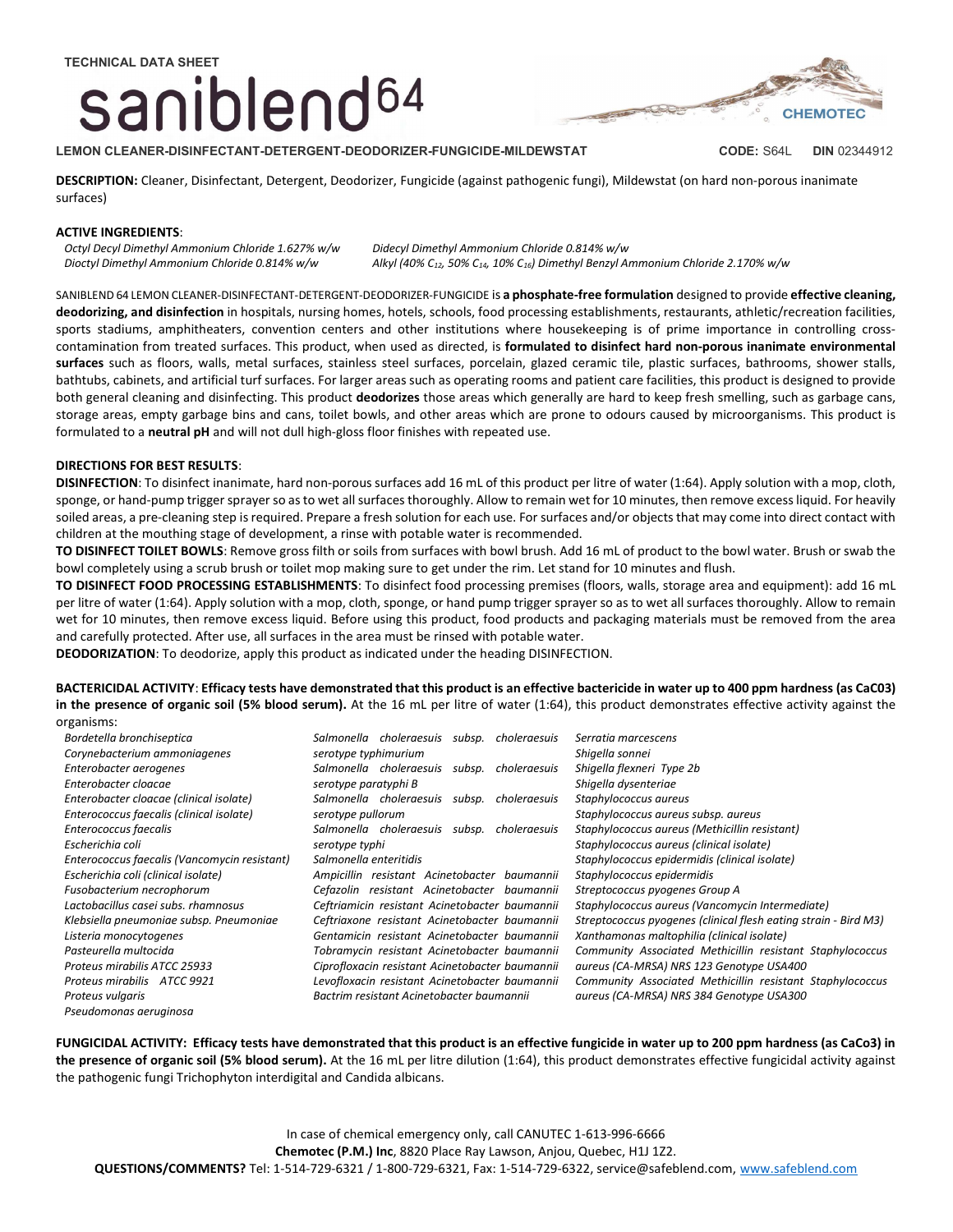## TECHNICAL DATA SHEET saniblend<sup>64</sup>



MILDEWSTAT: To control mold and mildew (such as Aspergillus niger) and the odours they cause on pre-cleaned, hard, non-porous surfaces add 16 mL per litre of water (1:64). Apply solution with a cloth, mop or sponge making sure to wet all surfaces completely. Let air dry. Prepare a fresh solution for each use. Repeat application at weekly intervals or when mildew growth reappears.

VIRUCIDAL ACTIVITY: Efficacy tests have demonstrated that this product is an effective virucide in water up to 400 ppm hardness (as CaC03) in the presence of organic soil (5% blood serum). This product when used on environmental, inanimate hard non-porous surfaces at 16 mL per litre of water (1:64) exhibits effective kill activity against:

Herpes Simplex Type 1 (causative agent for fever blisters) Herpes Simplex Type 2 (genital disease) Influenza A2/Hong Kong Vaccinia

Pseudorabies Bovine Rhinotracheitis Feline Leukemi Feline Picornavirus Canine Distemper virus Human Immudodeficiency Virus Type 1 and Type 2 (HIV-1 and HIV-2) Avian Influenza A (H3N2) Avian Influenza A Turkey/Wisc/66 (H9N2) Paramyxovirus SARS Associated Coronavirus

KILLS HIV-1, HIV-2 ON PRE-CLEANED ENVIRONMENTAL SURFACES/OBJECTS PREVIOUSLY SOILED WITH BLOOD/BODY FLUIDS in health care settings (Hospitals, Nursing Homes) or other settings in which there is an expected likelihood of soiling of inanimate surfaces/objects with blood or body fluids, and in which the surfaces/objects likely to be soiled with blood or body fluids can be associated with the potential transmission of Human Immunodeficiency Virus Type 1 and Type 2 (HIV-1 and HIV-2)

Special Instructions for Cleaning and Decontamination against HIV-1, HIV-2 of Surfaces/Objects Soiled with Blood or Body Fluids. Personal Protection: When handling items soiled with blood or body fluids, use disposable latex gloves, gowns, masks, or eye coverings. Cleaning Procedures: Blood or body fluids must be thoroughly cleaned from surfaces and objects before application of this product. Contact Time/Dilution: 16 mL per litre of water (1:64) SANIBLEND 64 LEMON CLEANER-DISINFECTANT-DETERGENT-DEODORIZER-FUNGICIDE is effective against HIV-1 and HIV-2 in the presence of 5% blood serum with a 10-minute contact time. Infectious Materials Disposal: Any materials used in the cleaning process that may contain blood or body fluids are to be disposed of immediately in accordance with local regulations for infectious materials disposal.

This product has demonstrated effectiveness against Vaccinia and Influenza A virus and is expected to inactivate all Influenza A viruses including 2009 (H1N1) pandemic Influenza A virus.

KILLS SARS ASSOCIATED CORONAVIRUS AND IS LIKELY TO KILL THE SARS-COV-2 (THE VIRUS THAT CAUSES COVID-19).

### ENVIRONMENTAL PROFILE:

- phosphate-free to reduce pollution of lakes and rivers.
- biodegradable as per OECD 302 standard.
- Recyclable packaging
- TDG classification: Not regulated

PRECAUTIONS: KEEP OUT OF REACH OF CHILDREN. CAUTION - CORROSIVE. Causes eye and skin damage. Do not get in eyes, on skin or on clothing. Wear goggles or face shield and rubber gloves when handling. Remove contaminated clothing and wash before reuse. Wash thoroughly with soap and water after handling. Harmful or fatal if swallowed. Avoid contamination of food during application and storage.

FIRST AID: In case of contact, immediately flush eyes or skin with plenty of water for at least 15 minutes. For eyes, call a physician. If swallowed, drink large quantities of water. Avoid alcohol. Call a physician or poison control centre immediately. Take container, label or product name and Drug identification Number with you when you seek medical attention. NOTE TO PHYSICIAN: Probable mucosal damage may contraindicate the use of gastric lavage.

STORAGE: Store tightly closed in a cool, dry place in original container away from sunlight.

DISPOSAL: Rinse the emptied container thoroughly. Make the empty container unsuitable for further use. Dispose of the container in accordance with provincial requirements. For information on the disposal of unused, unwanted product and the cleanup of spills, contact the Provincial Regulatory Agency or the Manufacturer.

### PHYSICAL PROPERTIES:

| <b>Physical state</b> | Liauid              | <b>Evaporation Rate (nBuAc = 1)</b>   | $0.4$ (water)                 |
|-----------------------|---------------------|---------------------------------------|-------------------------------|
| Colour                | Yellow              | % Volatile (Wt %)                     | ≤1                            |
| Odour                 | Lemon scent         | Vapor pressure (mm Hg)                | 20 mm Hg (water)              |
| Odor Threshold (ppm)  | N/A                 | Vapor density $(Air = 1)$             | $0.6$ (water)                 |
| рH                    | $6.0 - 8.0$         | Density (water = 1 at $4^{\circ}$ C): | 1.0 g/cm3@ 20 $^{\circ}$ C    |
| <b>Freezing point</b> | Approximately 0°C   | Solubility in water                   | Miscible                      |
| <b>Boiling point</b>  | Approximately 100°C | <b>Viscosity</b>                      | $<$ 100 cps @ 25 $^{\circ}$ C |

In case of chemical emergency only, call CANUTEC 1-613-996-6666

Chemotec (P.M.) Inc, 8820 Place Ray Lawson, Anjou, Quebec, H1J 1Z2.

QUESTIONS/COMMENTS? Tel: 1-514-729-6321 / 1-800-729-6321, Fax: 1-514-729-6322, service@safeblend.com, www.safeblend.com